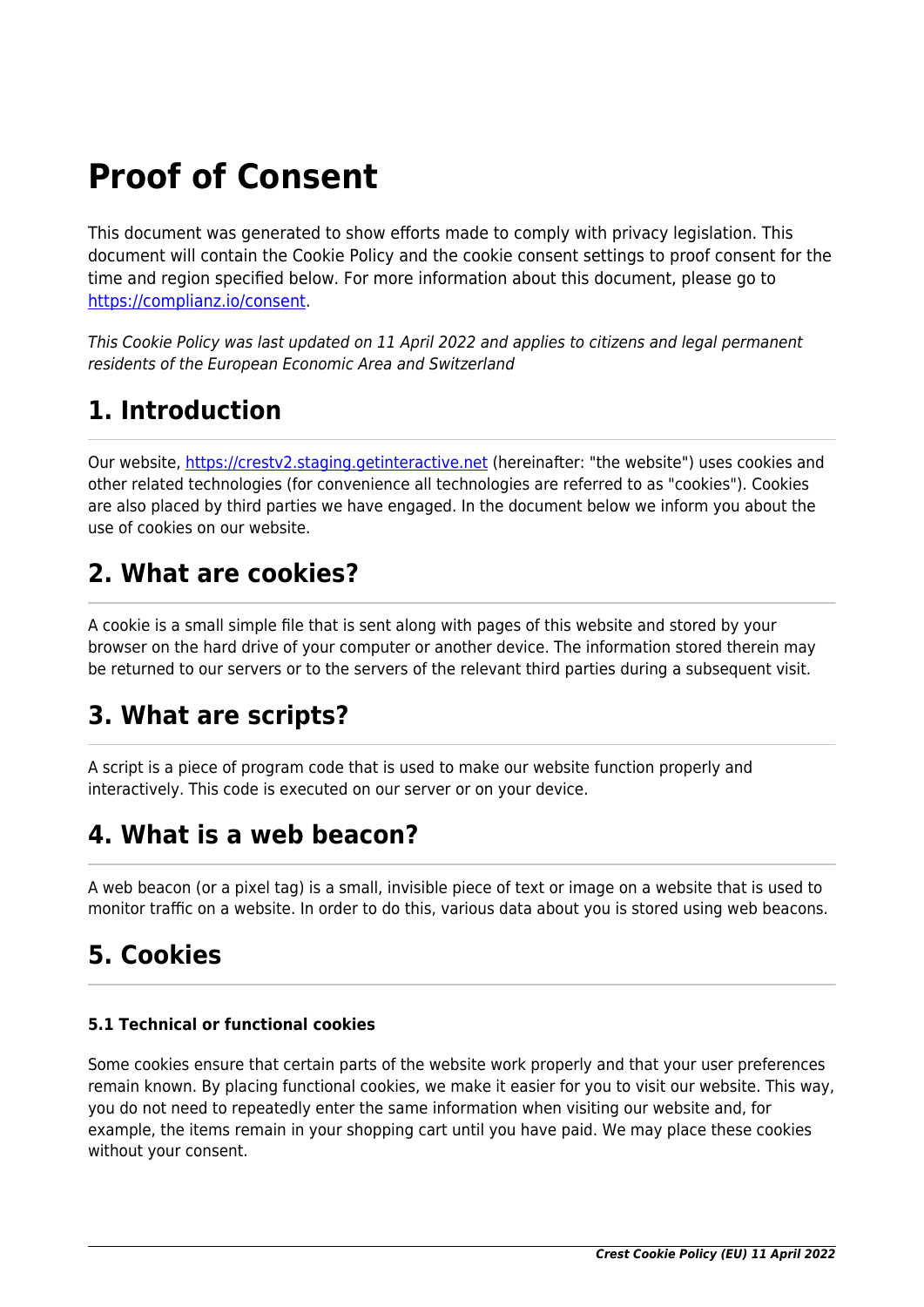#### **5.2 Statistics cookies**

We use statistics cookies to optimize the website experience for our users. With these statistics cookies we get insights in the usage of our website. We ask your permission to place statistics cookies.

#### **5.3 Marketing/Tracking cookies**

Marketing/Tracking cookies are cookies or any other form of local storage, used to create user profiles to display advertising or to track the user on this website or across several websites for similar marketing purposes.

### **6. Placed cookies**

### **Google Fonts**

Marketing/Tracking

#### **Usage**

We use Google Fonts for display of webfonts. [Read more](https://cookiedatabase.org/service/google-fonts/)

#### **Sharing data**

For more information, please read the [Google Fonts Privacy Statement](https://policies.google.com/privacy).

#### **Marketing/Tracking**

**Name**

[Google Fonts API](https://cookiedatabase.org/cookie/google-fonts/tcb_google_fonts/)

**Expiration**

expires immediately

**Function**

Read user IP address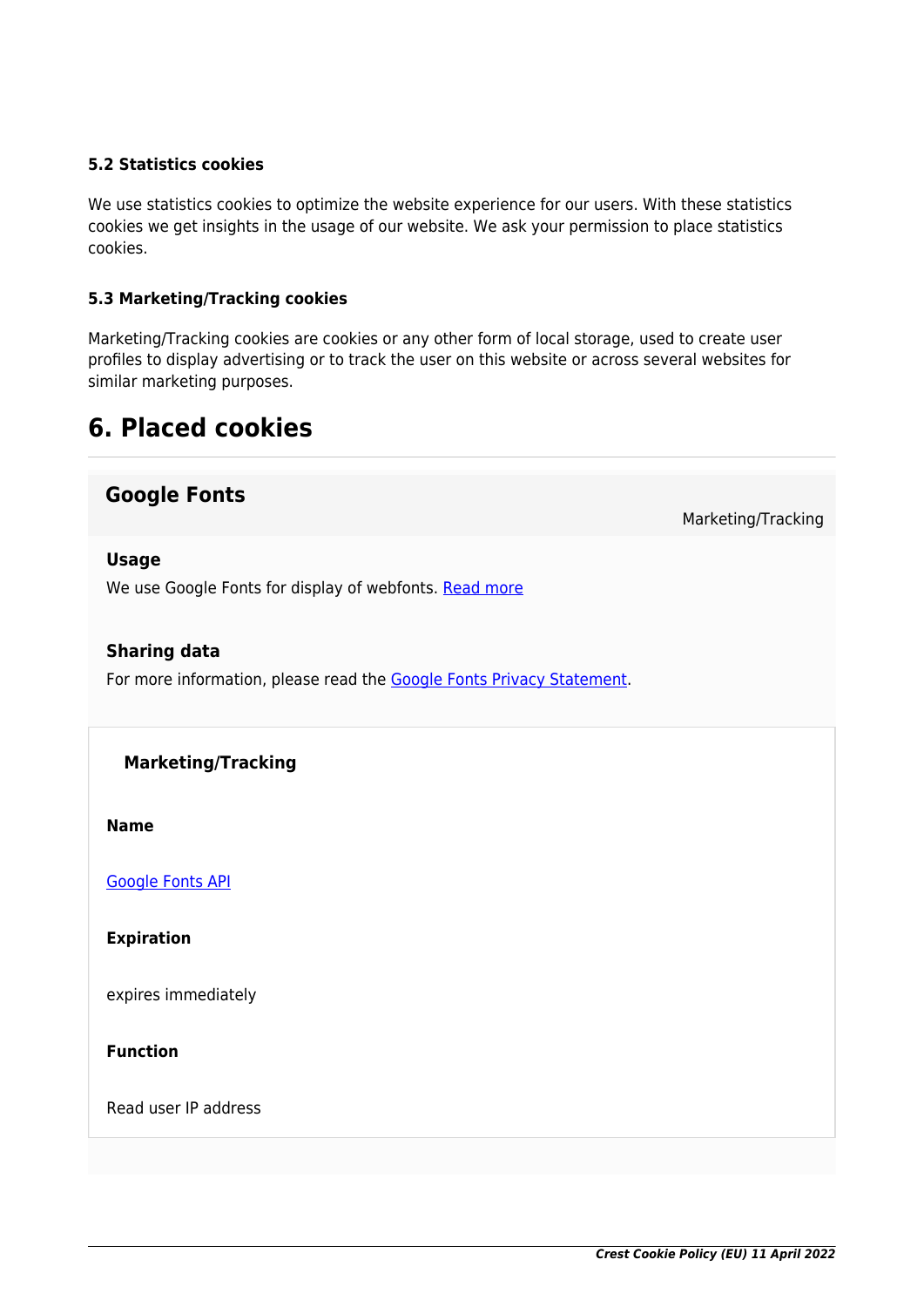### **Google Maps**

Marketing/Tracking

#### **Usage**

We use Google Maps for maps display. [Read more](https://cookiedatabase.org/service/google-maps/)

#### **Sharing data**

For more information, please read the [Google Maps Privacy Statement](https://policies.google.com/privacy).

| <b>Marketing/Tracking</b> |
|---------------------------|
| <b>Name</b>               |
| <b>Google Maps API</b>    |
| <b>Expiration</b>         |
| expires immediately       |
| <b>Function</b>           |
| Read user IP address      |
|                           |

### **7. Consent**

When you visit our website for the first time, we will show you a pop-up with an explanation about cookies. As soon as you click on "Save preferences", you consent to us using the categories of cookies and plug-ins you selected in the pop-up, as described in this Cookie Policy. You can disable the use of cookies via your browser, but please note that our website may no longer work properly.

#### **7.1 Manage your consent settings**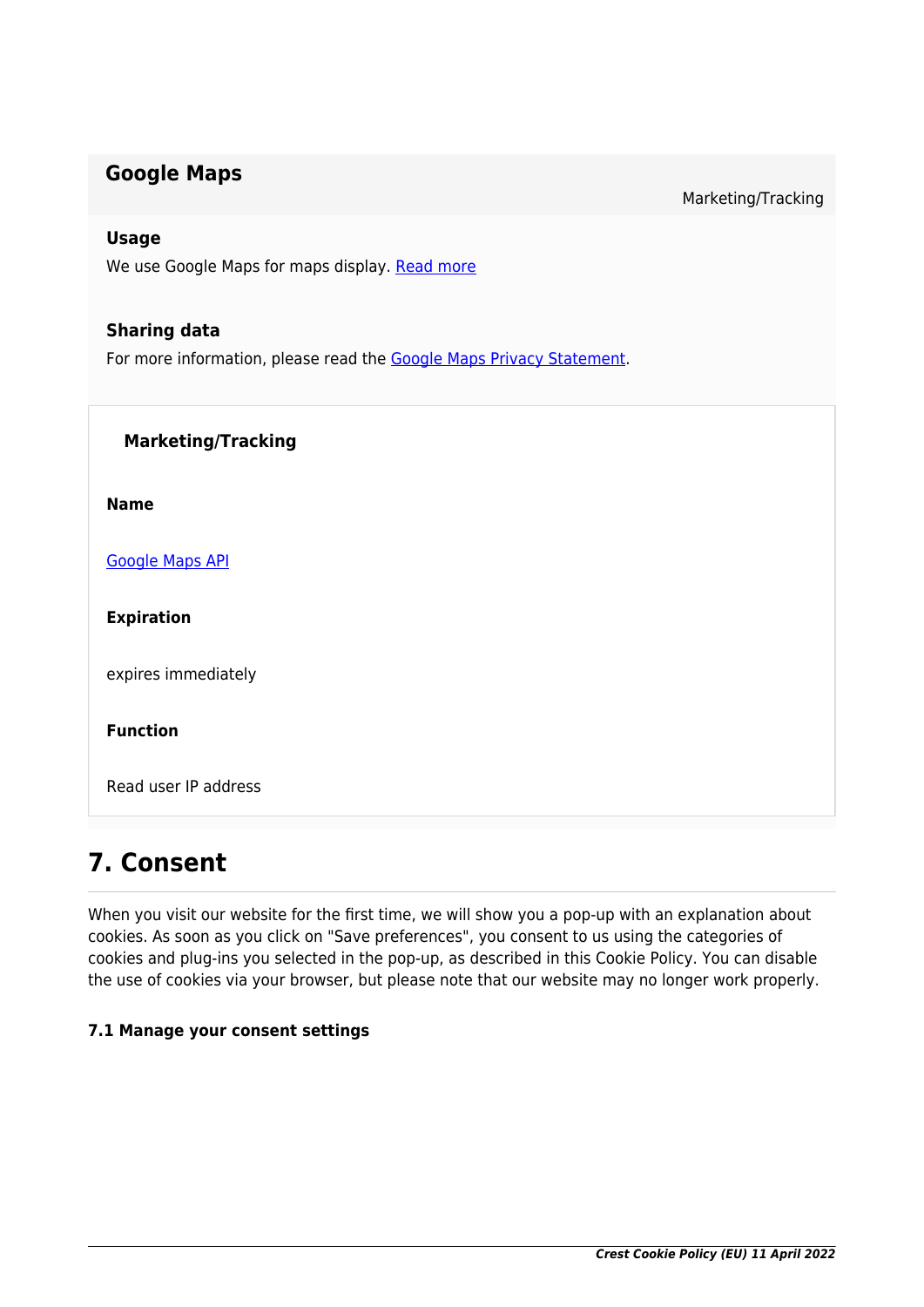### **8. Your rights with respect to personal data**

You have the following rights with respect to your personal data:

- You have the right to know why your personal data is needed, what will happen to it, and how long it will be retained for.
- Right of access: You have the right to access your personal data that is known to us.
- Right to rectification: you have the right to supplement, correct, have deleted or blocked your personal data whenever you wish.
- If you give us your consent to process your data, you have the right to revoke that consent and to have your personal data deleted.
- Right to transfer your data: you have the right to request all your personal data from the controller and transfer it in its entirety to another controller.
- Right to object: you may object to the processing of your data. We comply with this, unless there are justified grounds for processing.

To exercise these rights, please contact us. Please refer to the contact details at the bottom of this Cookie Policy. If you have a complaint about how we handle your data, we would like to hear from you, but you also have the right to submit a complaint to the supervisory authority (the Data Protection Authority).

## **9. Enabling/disabling and deleting cookies**

You can use your internet browser to automatically or manually delete cookies. You can also specify that certain cookies may not be placed. Another option is to change the settings of your internet browser so that you receive a message each time a cookie is placed. For more information about these options, please refer to the instructions in the Help section of your browser.

Please note that our website may not work properly if all cookies are disabled. If you do delete the cookies in your browser, they will be placed again after your consent when you visit our websites again.

## **10. Contact details**

For questions and/or comments about our Cookie Policy and this statement, please contact us by using the following contact details:

Crest Dutch Machinery Schoenerstraat 3 8102 GW Raalte **Netherlands** Website:<https://crestv2.staging.getinteractive.net> Email: info@crest.nl

This Cookie Policy was synchronized with [cookiedatabase.org](https://cookiedatabase.org/) on 30 March 2022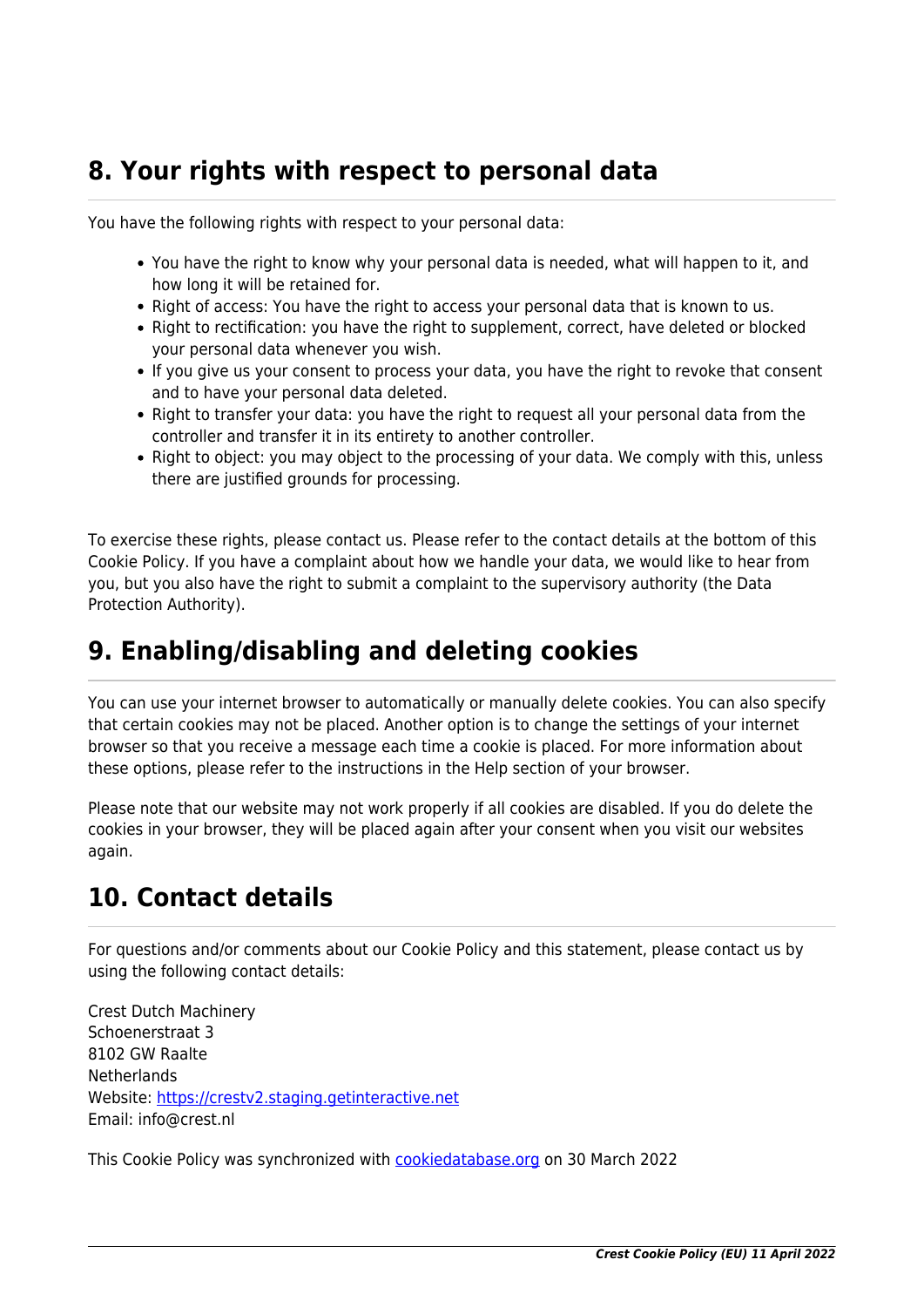# **Cookie consent settings**

- prefix  $\Rightarrow$  cmplz
- $\bullet$  user banner id  $\epsilon$  =  $> 1$
- $\bullet$  block ajax content  $=$  >
- do\_not\_track =>
- consenttype  $\equiv$  > optin
- region  $=>$  eu
- $q$  aeoip  $=$  >
- dismiss timeout =>
- disable cookiebanner =>
- soft cookiewall =>
- dismiss on scroll =>
- cookie expiry  $=$  > 365
- locale => lang=en&locale=en US
- $\bullet$  tcf active  $\Rightarrow$
- forceEnableStats =>
- preview  $\Rightarrow$
- clean cookies =>
- $\bullet$  id => 1
- header => Manage Cookie Consent, 1
- accept optin  $\Rightarrow$  Accept
- accept optout  $=$  > Accept, 1
- $\bullet$  manage consent => Manage consent,1
- $\bullet$  manage options  $\Rightarrow$  View preferences
- save settings => Save preferences
- $\bullet$  dismiss => Deny,1
- message optout => To provide the best experiences, we use technologies like cookies to store and/or access device information. Consenting to these technologies will allow us to process data such as browsing behavior or unique IDs on this site. Not consenting or withdrawing consent, may adversely affect certain features and functions.
- message optin => To provide the best experiences, we use technologies like cookies to store and/or access device information. Consenting to these technologies will allow us to process data such as browsing behavior or unique IDs on this site. Not consenting or withdrawing consent, may adversely affect certain features and functions.
- category functional => Functional
- category preferences => Preferences,1
- category statistics  $=$  > Statistics,1
- $\bullet$  functional text => The technical storage or access is strictly necessary for the legitimate purpose of enabling the use of a specific service explicitly requested by the subscriber or user, or for the sole purpose of carrying out the transmission of a communication over an electronic communications network.,1
- statistics text => The technical storage or access that is used exclusively for statistical purposes.,1